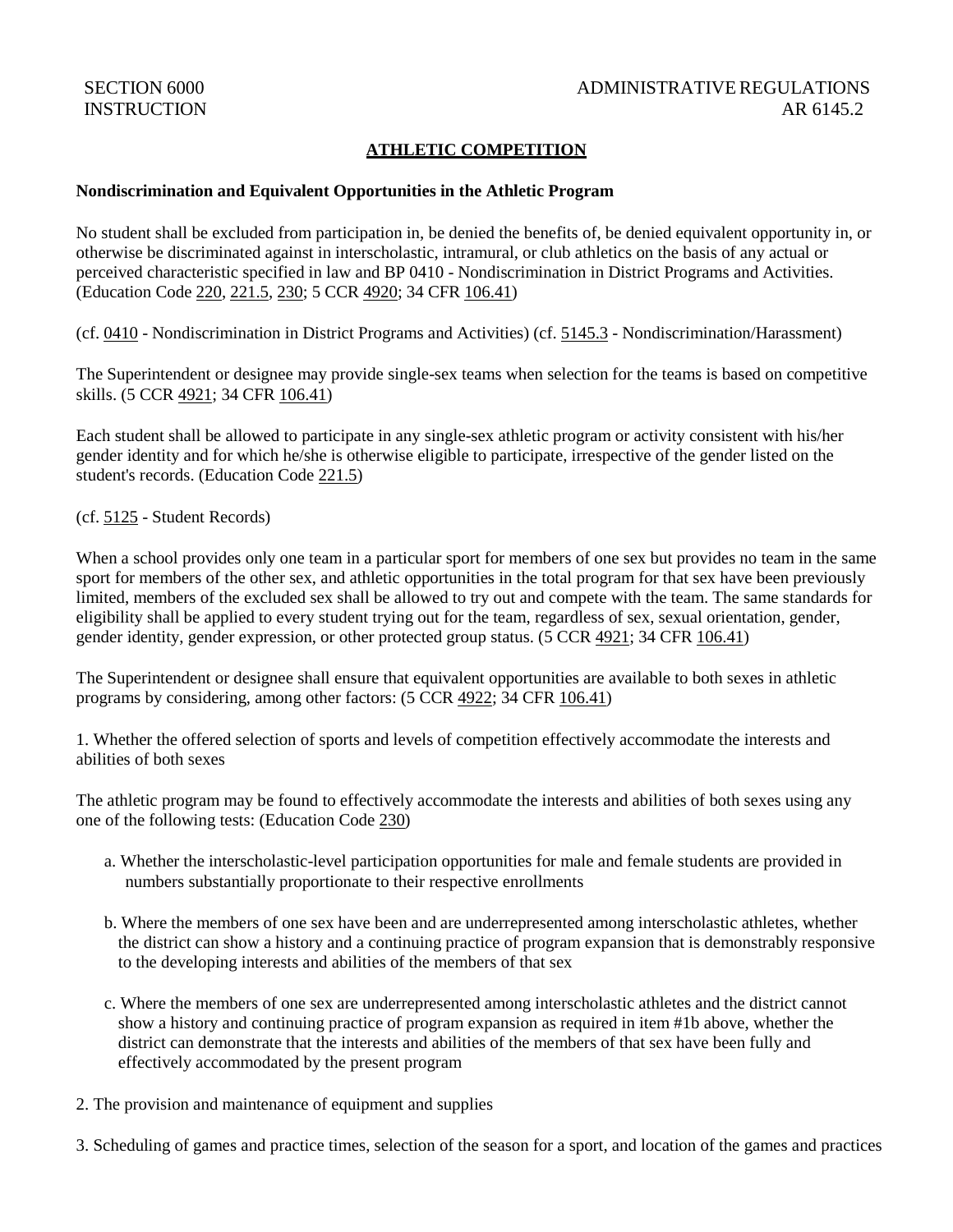- 4. Travel and per diem allowances
- 5. Opportunities to receive coaching and academic tutoring
- 6. Assignment and compensation of coaches and tutors
- 7. Provision of locker rooms, practice facilities, and competitive facilities
- 8. Provision of medical and training facilities and services
- 9. Provision of housing and dining facilities and services
- 10. Publicity
- 11. Provision of necessary funds

Each school that offers competitive athletics shall, at the end of the school year, post on its school web site, or on the district web site if the school does not have a web site, the following information: (Education Code [221.9\)](http://gamutonline.net/displayPolicy/1006994/6)

- 1. The total enrollment of the school, classified by gender
- 2. The number of students enrolled at the school who participate in competitive athletics, classified by gender
- 3. The number of boys' and girls' teams, classified by sport and by competition level

(cf. [1113](http://gamutonline.net/displayPolicy/211084/6) - District and School Web Sites)

The data reported for items #1-3 above shall reflect the total number of players on a team roster on the official first day of competition. The materials used to compile this information shall be retained by the school for at least three years after the information is posted on the web site. (Education Code [221.9\)](http://gamutonline.net/displayPolicy/1006994/6)

(cf. [3580](http://gamutonline.net/displayPolicy/1049427/6) - District Records)

### **Concussions and Head Injuries**

The Superintendent or designee shall annually distribute to student athletes and their parents/guardians an information sheet on concussions and head injuries. The student and parent/guardian shall sign and return the information sheet before the student initiates practice or competition. (Education Code [49475\)](http://gamutonline.net/displayPolicy/1006981/6)

(cf. [5145.6](http://gamutonline.net/displayPolicy/222839/6) - Parental Notifications)

The Superintendent or designee shall provide training to coaches and/or athletic trainers regarding concussion symptoms, prevention, and appropriate response. (Education Code [35179.1,](http://gamutonline.net/displayPolicy/138066/6) [49032\)](http://gamutonline.net/displayPolicy/388039/6)

(cf. [4127/](http://gamutonline.net/displayPolicy/1075000/6)[4227/](http://gamutonline.net/displayPolicy/1075001/6)[4327](http://gamutonline.net/displayPolicy/1075002/6) - Temporary Athletic Team Coaches)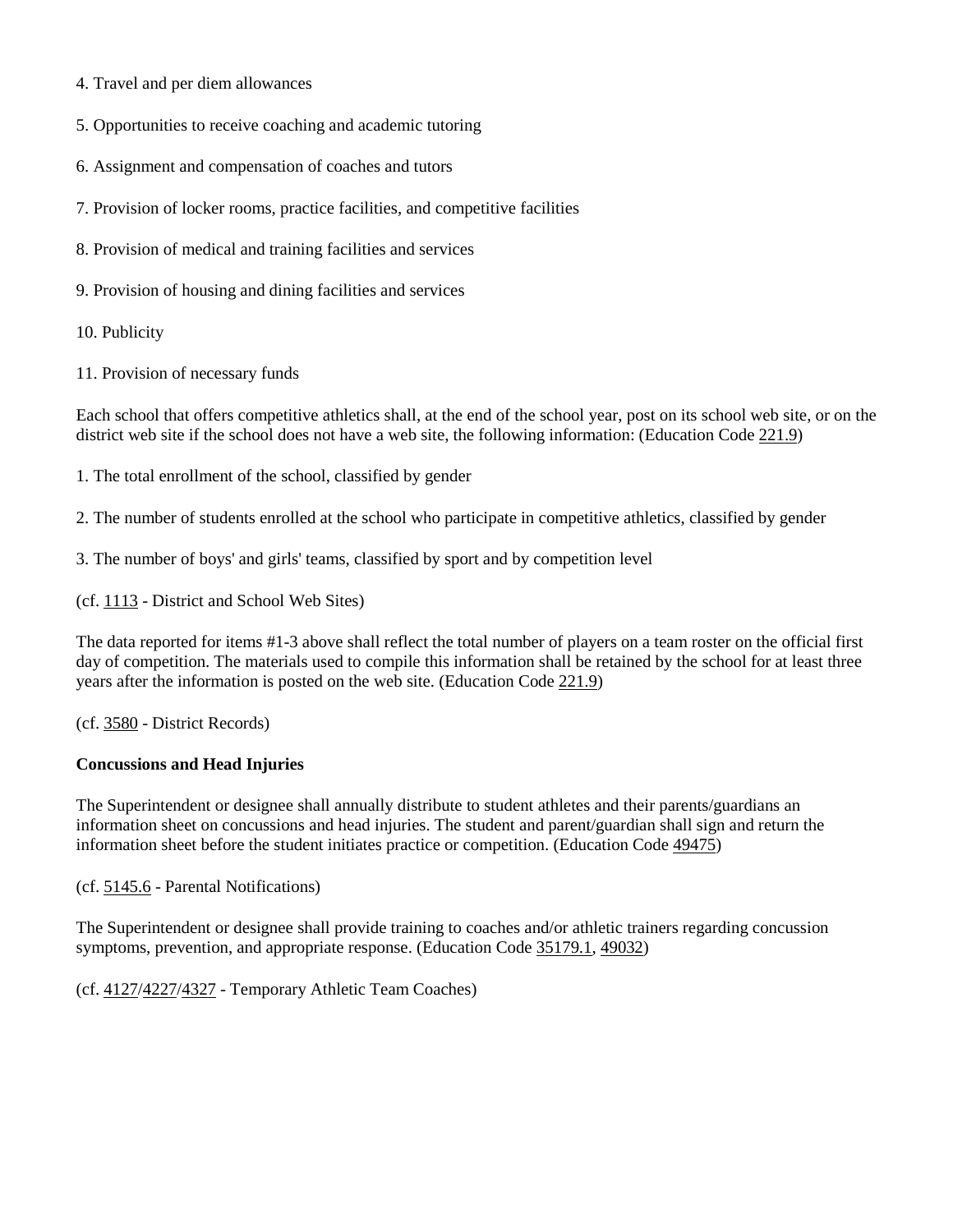If a student athlete is suspected of sustaining a concussion or head injury in an athletic activity, he/she shall be immediately removed from the activity for the remainder of the day. The student shall not be permitted to return to the activity until he/she is evaluated by a licensed health care provider trained in the management of concussions and receives the health care provider's written clearance to return to the activity. If the health care provider determines that the athlete sustained a concussion or a head injury, the athlete shall also complete a graduated return-to-play protocol of no less than seven days in duration under the supervision of a licensed health care provider. (Education Code [49475\)](http://gamutonline.net/displayPolicy/1006981/6)

A high school football team shall not hold a full-contact practice during the off-season and shall not conduct more than two full-contact practices per week during the preseason and regular season (from 30 days before the commencement of the regular season until the completion of the final interscholastic football game of that season). In addition, the full-contact portion of a practice shall not exceed 90 minutes in any single day. For these purposes, full-contact practice means a practice where drills or live action is conducted that involves collisions at game speed, where players execute tackles and other activity that is typical of an actual tackle football game. (Education Code [35179.5\)](http://gamutonline.net/displayPolicy/1006980/6)

# **Heat Illness**

The Superintendent or designee shall provide training to coaches and/or athletic trainers regarding the signs and symptoms of, and the appropriate response to, heat illness, including heat cramps, heat syncope, heat exhaustion, and exertional heat stroke. (Education Code [35179.1,](http://gamutonline.net/displayPolicy/138066/6) [49032\)](http://gamutonline.net/displayPolicy/388039/6)

To assist in the prevention of heat illness, coaches and/or athletic trainers shall gradually increase the intensity and duration of exercise to acclimate student athletes to practice in the heat, provide adequate rest breaks, make water available during all athletic activities, and alter practice plans in extreme environmental conditions.

### **Sudden Cardiac Arrest**

The Superintendent or designee shall distribute the California Interscholastic Federation (CIF) information sheet on sudden cardiac arrest to all student athletes who will be participating in a CIF-governed athletic activity and to their parents/guardians. The student and parent/guardian shall sign and return the information sheet prior to the student's participation in the athletic activity. If an athletic activity is not covered by CIF, the student and his/her parent/guardian shall, prior to the student's participation in the athletic activity, sign and return an acknowledgement that they have received and reviewed the sudden cardiac arrest information posted on the California Department of Education's web site. (Education Code [33479.2,](http://gamutonline.net/displayPolicy/1076883/6) [33479.3\)](http://gamutonline.net/displayPolicy/1076884/6)

The Superintendent or designee shall provide training to coaches and/or athletic trainers regarding the nature and warning signs of sudden cardiac arrest. (Education Code [33479.6,](http://gamutonline.net/displayPolicy/1076887/6) [33479.7,](http://gamutonline.net/displayPolicy/1076888/6) [35179.1,](http://gamutonline.net/displayPolicy/138066/6) [49032\)](http://gamutonline.net/displayPolicy/388039/6)

If a student athlete passes out or faints, or is known to have passed out or fainted, while participating in or immediately following his/her participation in an athletic activity, the student shall be removed from participation at that time. If a student exhibits any other symptoms of sudden cardiac arrest, including seizures during exercise, unexplained shortness of breath, chest pains, dizziness, racing heart rate, or extreme fatigue, he/she may be removed from participation by a coach or other employee who observes these symptoms. If any such symptoms are observed, notification shall be given to the student's parent/guardian so that the parent/guardian can determine the treatment, if any, the student should seek. A student who has been removed from participation shall not be permitted to return until he/she is evaluated and given written clearance to return to participation by a health care provider. (Education Code [33479.2,](http://gamutonline.net/displayPolicy/1076883/6) [33479.5\)](http://gamutonline.net/displayPolicy/1076886/6)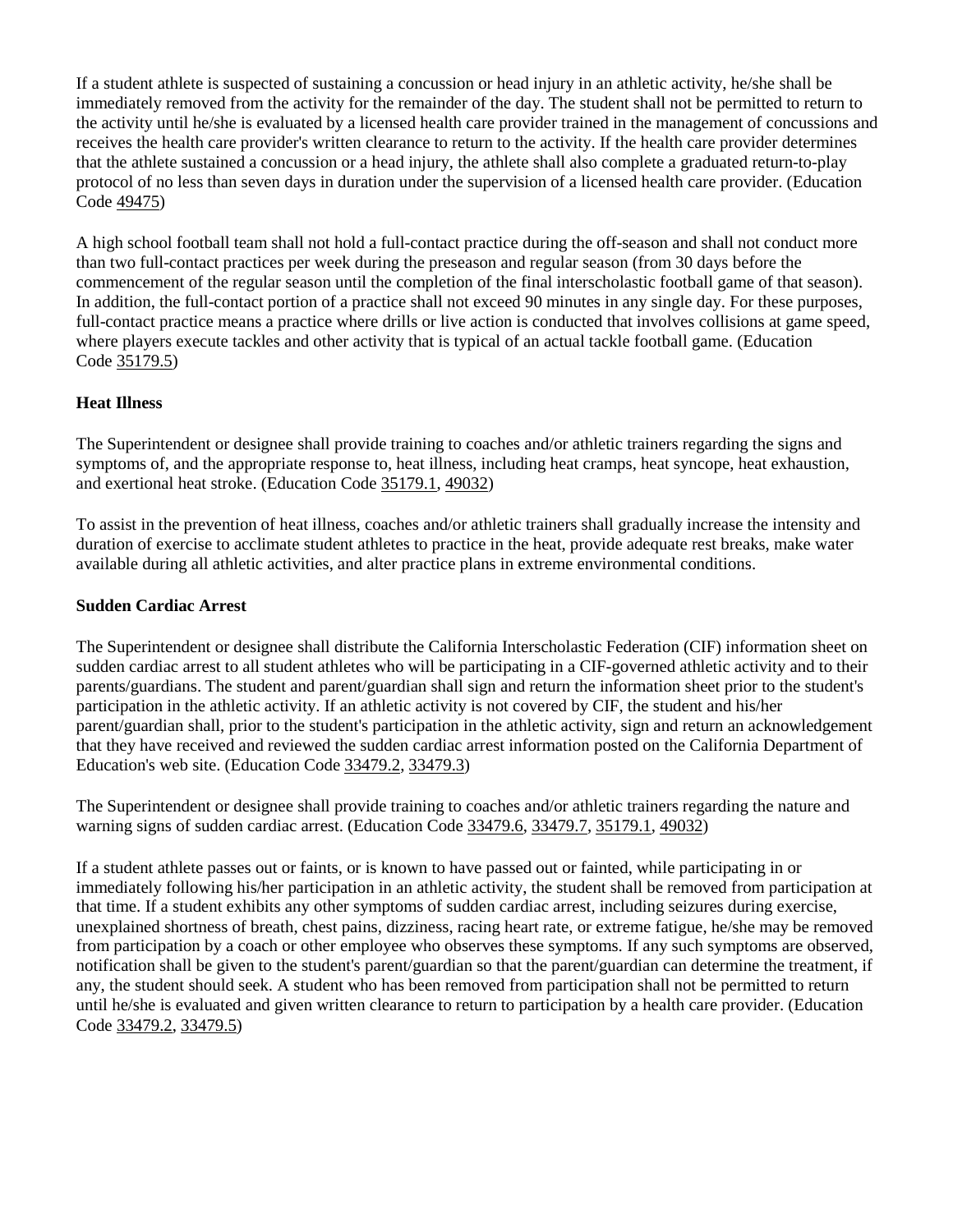### **Automated External Defibrillators**

The Superintendent or designee shall acquire at least one automated external defibrillator (AED) for each district school and shall make the AED(s) available to coaches, athletic trainers, and/or other authorized persons at athletic activities or events for the purpose of providing emergency care or treatment to students, spectators, and other individuals in attendance at athletic activities and events. (Education Code 35179.6)

(cf. [5141](http://gamutonline.net/displayPolicy/171176/6) - Health Care and Emergencies)

The district shall comply with all requirements of Health and Safety Code [1797.196](http://gamutonline.net/displayPolicy/369680/6) pertaining to any AED acquired by the district, including, but not limited to, regular maintenance and testing of the AED and the provision and posting of information regarding the proper use of the AED. (Education Code 35179.6; Health and Safety Code [1797.196\)](http://gamutonline.net/displayPolicy/369680/6)

### **Additional Parental Notifications**

Before a student participates in interscholastic athletic activities, the Superintendent or designee shall, in addition to providing his/her parents/guardians with information on the signs and symptoms of concussions and sudden cardiac arrest as described above, send a notice to the student's parents/guardians which:

1. Contains information about the procedures for filing a discrimination complaint that arises out of an interscholastic athletic activity, including the name of the district's Title IX Coordinator

(cf. [1312.3](http://gamutonline.net/displayPolicy/1074993/6) - Uniform Complaint Procedures)

2. Includes a copy of students' Title IX rights pursuant to Education Code [221.8](http://gamutonline.net/displayPolicy/1015911/6)

3. Explains that there is an element of risk associated with all athletic competitions and that the district cannot guarantee that students will not be injured, despite a commitment to every participant's health and welfare

(cf. [3530](http://gamutonline.net/displayPolicy/170705/6) - Risk Management/Insurance)

4. Provides information about insurance protection pursuant to Education Code [32221.5](http://gamutonline.net/displayPolicy/420804/6)

(cf. [5143](http://gamutonline.net/displayPolicy/222837/6) - Insurance)

5. Requests parental permission for the student to participate in the program and, if appropriate, be transported by the district to and from competitions

(cf. [3541.1](http://gamutonline.net/displayPolicy/352644/6) - Transportation for School-Related Trips)

6. States the district's expectation that students adhere strictly to all safety rules, regulations, and instructions, as well as rules and guidelines related to conduct and sportsmanship

(cf. [5144](http://gamutonline.net/displayPolicy/909486/6) - Discipline)

(cf. [5144.1](http://gamutonline.net/displayPolicy/909488/6) - Suspension and Expulsion/Due Process)

7. Includes a copy of the local CIF league rules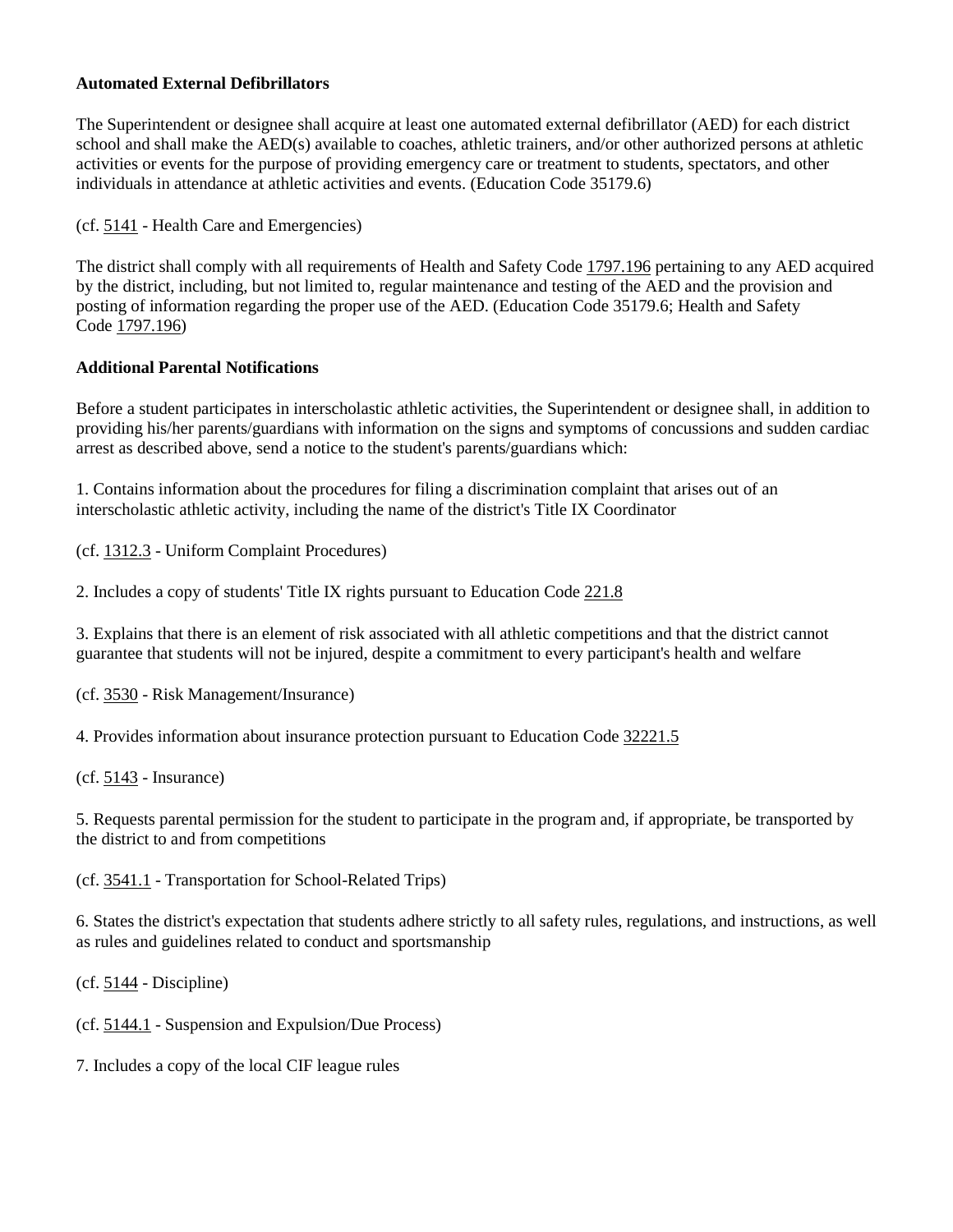8. Includes information about the CIF bylaw and district policy requiring any student athlete and his/her parent/guardian to sign a statement that the student will not use steroids, unless prescribed by a licensed health care practitioner, or prohibited dietary supplements that include substances banned by the U.S. Anti-Doping Agency

(cf. [5131.63](http://gamutonline.net/displayPolicy/171232/6) - Steroids)

## **Student Eligibility**

A student athlete must meet the general eligibility requirements as stated by California Interscholastic Federation, Southern Section Bylaws, Sections 200 through 231.

To be eligible for participation in athletics, the student must earn at least a 2.0 grade point average ("C" average) for the quarter grading period immediately preceding the activity. The 2.0 GPA is not cumulative; it must be established for each quarter of attendance.

All classes which earn an A-F letter grade shall count into the determination of the student's grade point average. Classes taken on a pass/fail basis do not count into the calculation of scholastic eligibility.

In determining a grade point average, "incomplete" grades will not be averaged. However, as the "incomplete" grade is changed to an academic grade within two weeks of the following semester, eligibility will again be determined at that time

If the student does not meet the 2.0 GPA requirement at the end of a quarter, that student is ineligible. The student cannot re-establish eligibility until the end of the following quarter grading period.

The student becomes eligible or ineligible upon the principal's receipt of the Student Ineligibility Report on the Monday following the day quarter grades are due.

All students, regardless of their participation in special instructional programs, are governed by the student eligibility policy.

Incoming ninth graders are automatically eligible during the firstnine weeks of grade nine.

### **Summer School**

Grades and credits earned in summer school will be applied to the student's GPA for the previous June. If the reaveraged GPA is 2.0 or above, that student will be declared eligible for athletic/extracurricular participation in the first nine weeks of the following term. In case of repeated courses, the highest grade earned will stand as the grade of record and for computing the student'sGPA.

Summer school courses failed shall not impact a student's scholastic eligibility achieved in the quarter immediately preceding the summer session.

### **Student Participation**

Students must attend school for a minimum of one (1) period on the day of the extracurricular or athletic event; Students shall be enrolled in at least a minimum day schedule of four (4) classes to be eligible for participation in extracurricular activities or interscholastic athletics (CIF Rule 205 - B). Students enrolled in Independent Studies at the school for which the student will be competing in athletic contests shall be athletically eligible providing the student is enrolled in a minimum of four (4) classes (CIF Rule 226 and 205).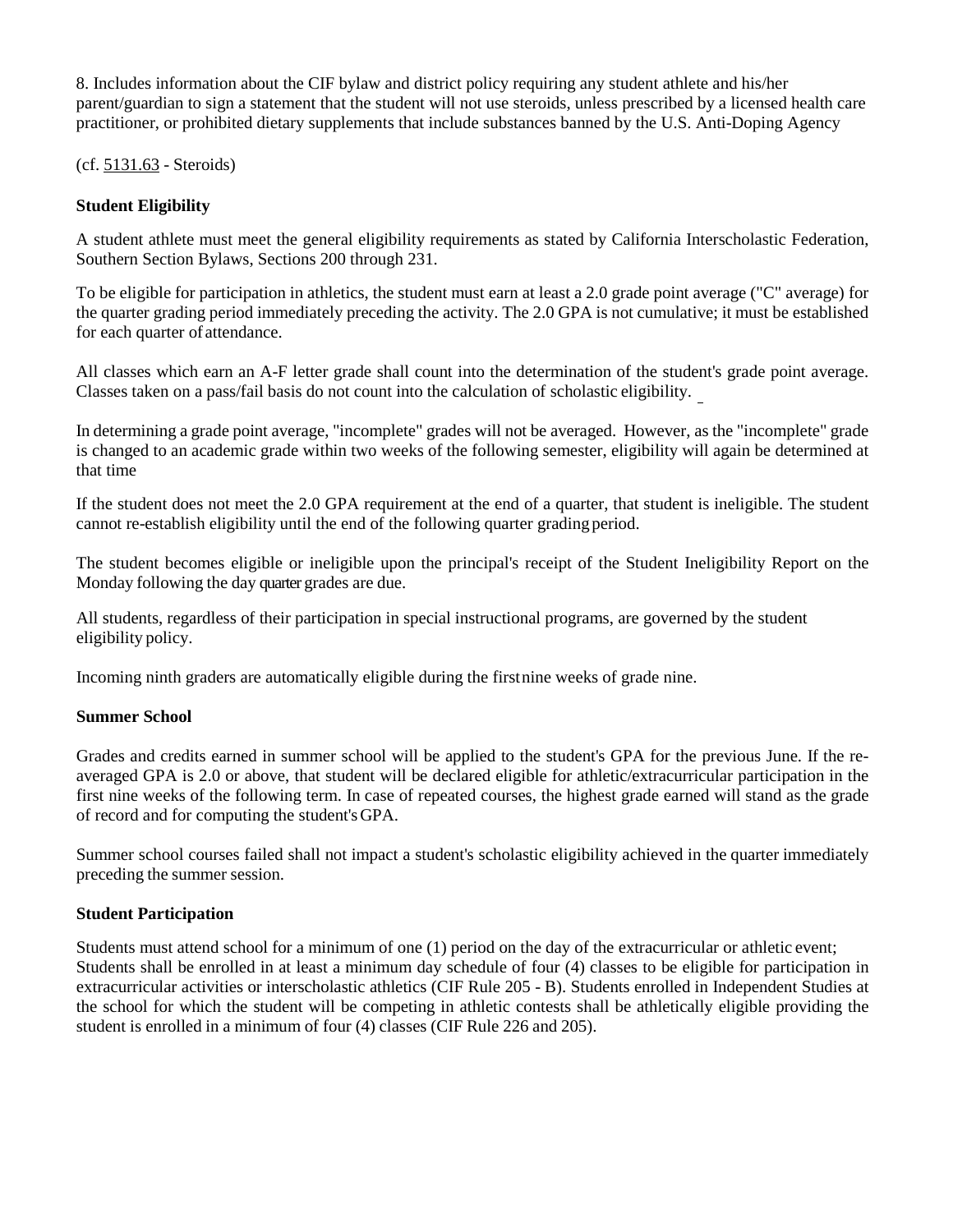Scholastically ineligible students may practice with the athletic team while ineligible but may not participate in the a "performance" or "contest" at the discretion of the principal or their designee.

#### Falsifying Address

Any student who is found falsifying an address in order to attend a school outside his/her attendance boundaries will immediately be referred back to the home school and will not be allowed to participate in **ANY** extracurricular or athletic program within the Oxnard Union High School District for one (1) calendar year from the date the violation was discovered. The incident will be documented in the student's discipline file.

Revised: August 27, 1985 Revised: September 4, 1985 Revised: September 9, 1985 Revised: September 10, 1986 Revised: December 17, 1990 Revised: June 3, 1995

### **REVISION/REDESIGNATION:** 9/27/95

Reviewed and Approved by Governing Board: 4/30/97 Revised: Approved by Supt. Cabinet, April 6, 1998 Reviewed and Approved by Governing Board: 9/9/98; 5/12/99; 7/12/2000; 6/27/01; 12/12/01; 9/25/02; 4/30/03; 11/07/18